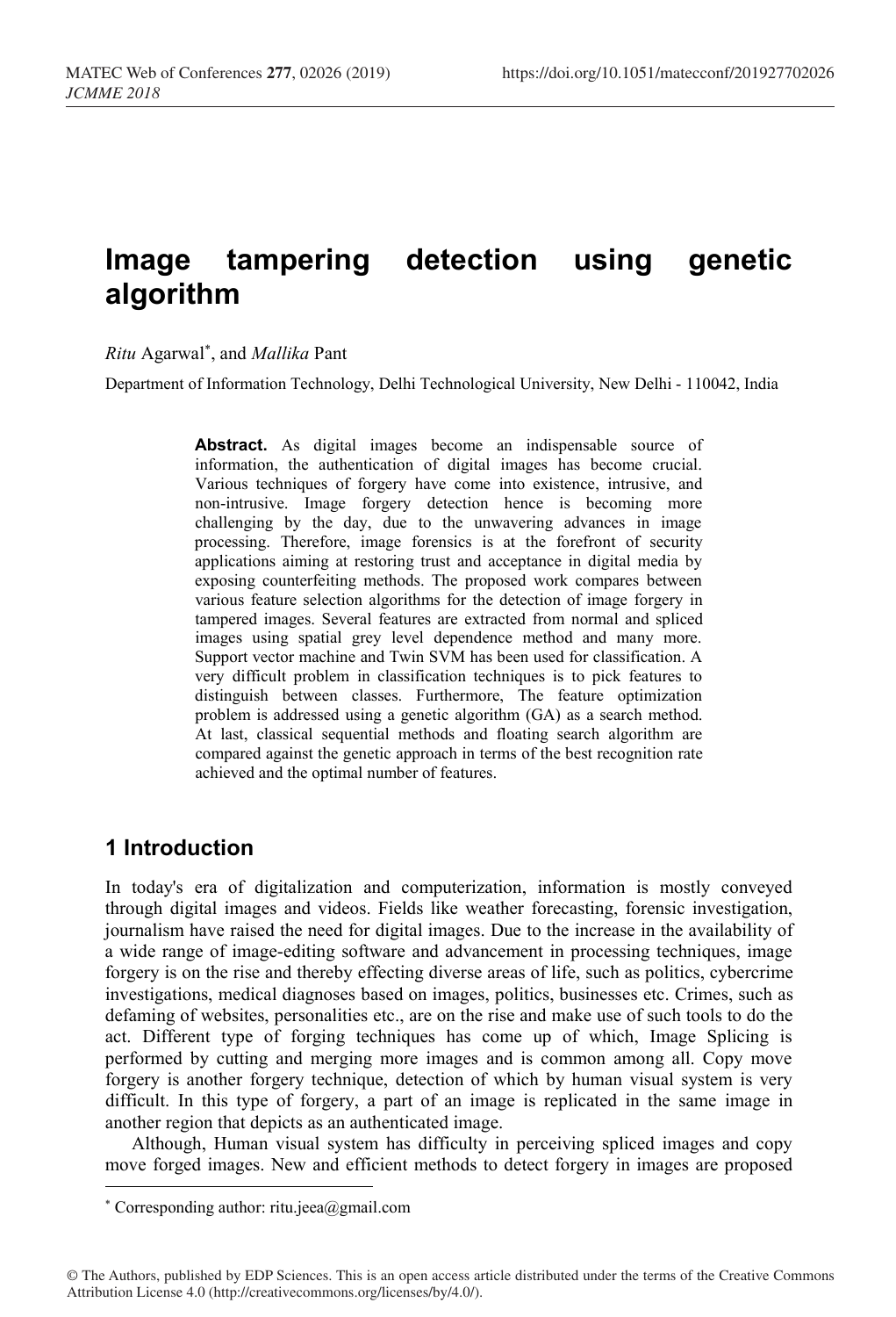by researchers. The available techniques for tampering detection can be divided into broadly into active approaches [1][2] and passive approaches [3][4]. The former needs addition of traces of authenticity to be able to detect later for any manipulations, for example a digital watermark where we feed some information prior to image sharing and the detection can be done based on modifications to that information, whereas the passive approaches use a blind approach, perform the same task without any prior information. They make use of the distinct properties of original images and traces of changes made to them to perform authentication. The proposed method uses a blind approach to find out whether the given image is altered or not.

# **2 Digital image forgery detection methods**

### **2.1 Active approach**

Active forgery detection approaches [1][2] use a digital watermark or a signature embedded in the actual image to prove or reject the authenticity of the image. This approach holds a strong limitation that the watermark which is embedded must be performed either by a person authorized to process the image or by the acquisition device.

### **2.2 Passive approach**

Passive/Blind approaches [3][4] use the fact that statistical changes occur in images or camera fingerprints during the process of creation/modification, to detect the forgery. Unlike active methods, blind approaches do not require any data regarding authenticity. Blind forensics can be classified into six categories [5] i.e. pixel-based, camera based, format-based, geometric-based, physics-based and source camera identification-based.

# **3 Related work**

Image splicing detection detects if a given image is a composite one created by combining or separating different portions of two or more images. Copy move forgery detects if an image contains a copied portion of the same image. In a series of paper [6] [7] higher order moment spectra, bi-coherence are treated as features in order to detect images that are spliced. When tested, bi-coherence was found sensitive to quadratic phase coupling. The accuracy of 72% was found when these features are performed on a dataset. A combination of Hilbert Huang Transform and wavelet decomposition [8] is proposed in which Hilbert Huang Transform is used to examine disturbance in linearity caused by image splicing and a statistical model using wavelet decomposition is proposed for calculating moments of the characteristic function. Detection accuracy was 80.15% was found when these two features were used collectively. Hsu and Chang [9] used camera response function and geometry invariants to detect splicing in a semi-automatic manner. In order to automate their work, image segmentation is incorporated [10]. The measure of blurriness [11] and local sharpness [12] was taken as an advantage to check if image under detection is blurred/smoothed or not. A scheme to detect a tampered region in JPEG images was proposed in [13]. In [14] a scheme used for steganalysis was used to check image splicing. He et al. used Run- Length based scheme to detect forgery [15]. Statistical moments obtained from wavelet characteristic function and 2D phase congruency [16] were used to pull out spliced ones from original ones. On detection of these features on Columbia Image Splicing Evaluation Dataset [17] using SVM classifier, an accuracy of 82.32% was attained. Shi et al [18] checked two different types of statistical features proposing a natural image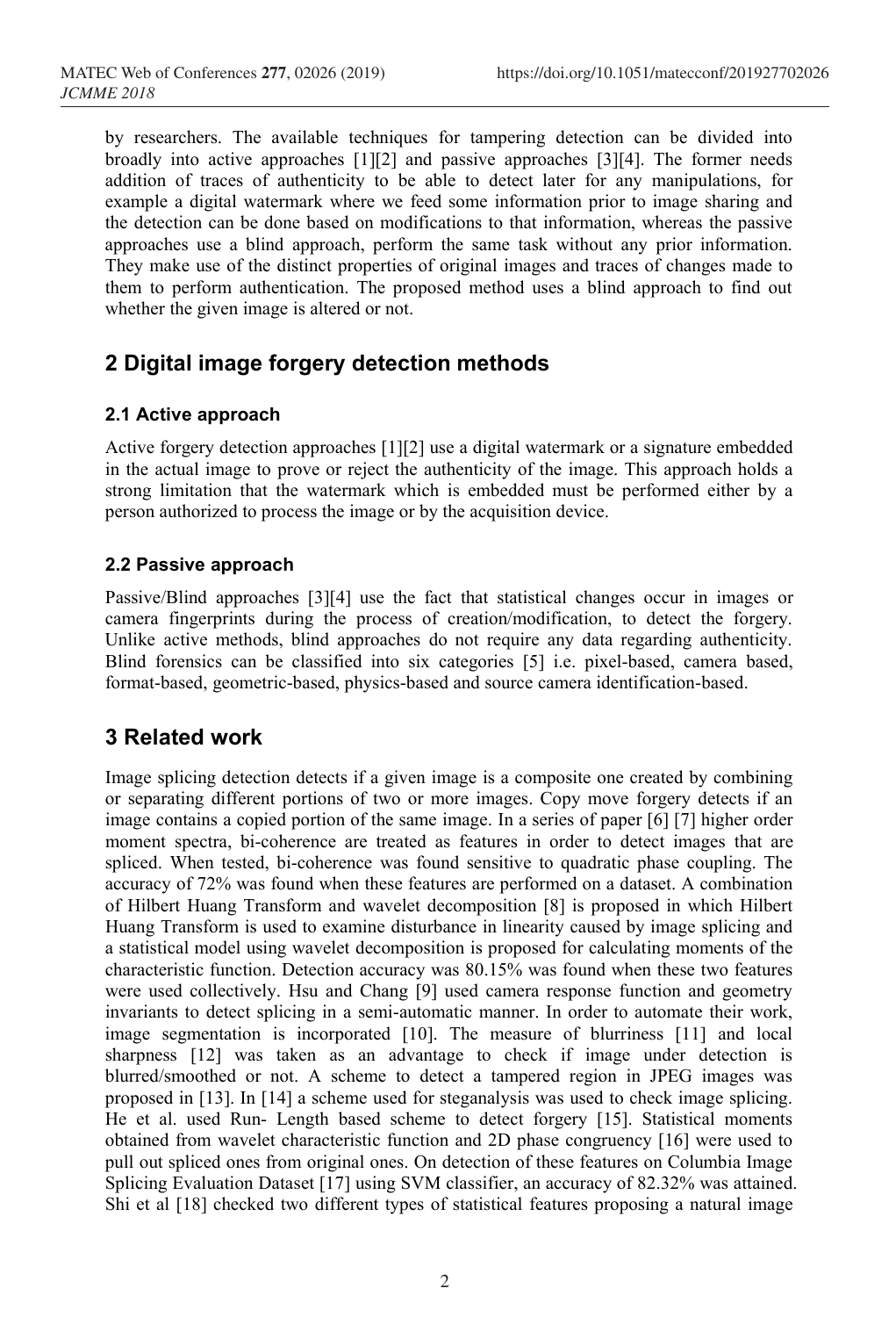model on Columbia Image Splicing Dataset attaining detection accuracy of 91.87%. In [19] presented an algorithm for tampering detection using SVD. A small window of size B x B is slid over the input image to separate the image into overlapping blocks. SVD is applied to these separated blocks to obtain feature vectors, sort them and store it in the matrix. k-d tree is constructed using the feature vectors and it is searched for similar blocks. The matched blocks satisfying a threshold t will be labeled as suspected regions and these suspected regions are merged together to determine the tampered region. With the above discussion, we can conclude that there are several methods for locating the altered region.

# **4 Proposed approach**

The approach starts by extracting features from given input images. To achieve a high recognition rate, a subset of best features need to be selected. Exhaustive search to evaluate best feature subset is not feasible as it increases required computational effort. The genetic approach, being a heuristic search provide a feasible approach for such an optimization problem and therefore used for feature selection in the proposed approach as shown in figure 1. Classical sequential methods are compared with genetic algorithm approach in context with recognition rate and cardinality of feature subset chosen.



**Fig. 1.** The architecture of detection algorithm.

## **4.1 Feature Extraction**

A set of ten features are pulled out from authentic as well as spliced images. They are:

## *4.1.1 Local binary pattern*

It is an efficient texture feature which works by labeling the pixels of an image and then thresholding each of the neighbors. Finally, the result is displayed as a binary number.

## *4.1.2 Entropy*

$$
ENT = -\sum_{i=1}^{N} \sum_{j=1}^{N} C(i,j) \log (C(i,j))
$$
 (1)

where C denotes the co-occurrence matrix and N is the number of levels that are gray in the quantized image.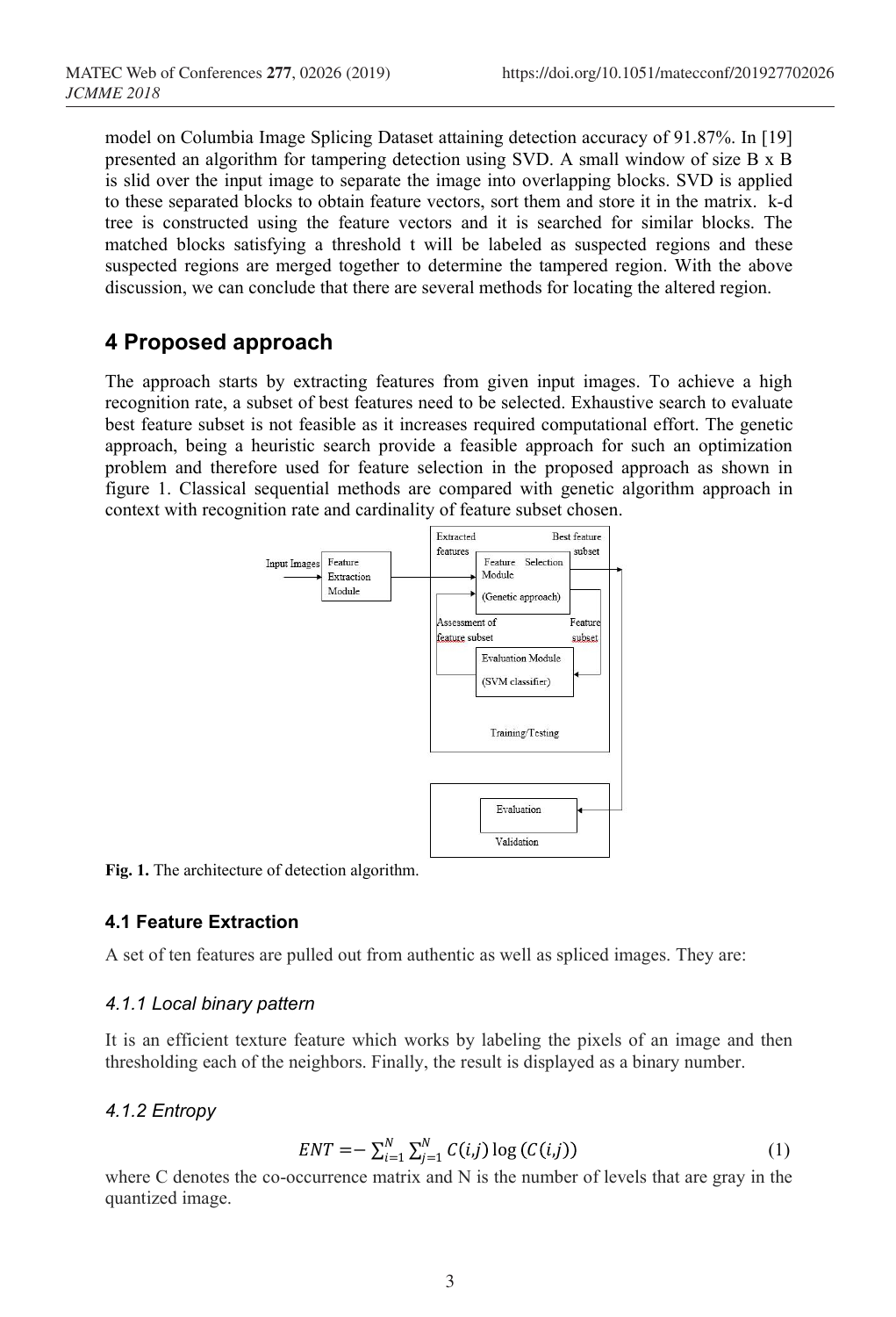#### *4.1.3 Contrast*

$$
CON = \sum_{n=0}^{N-1} n^2 \left\{ \sum_{i=1}^{N} \sum_{j=1}^{N} \left\{ C(i,j) \right\} \right\}
$$
 (2)

#### *4.1.4 Histogram of oriented gradients (HOG)*

These descriptors use the fact that the occurrences of gradient orientation help to localize the parts in the image. Unlike SIFT, it performs on dense grid structure of cells spaced uniformly. It performs local contrast normalization on blocks that are overlapped.

#### *4.1.5 Inverse difference moment*

$$
IDM = \sum_{i=1}^{N} \sum_{j=1}^{N} \frac{1}{1 + (i-j)^2} C(i,j)
$$
\n(3)

#### *4.1.6 Speeded up robust features*

It uses the multi-resolution pyramid technique to extract features in images which are transformed into coordinates.

#### *4.1.7 Inertia*

$$
INER = \sum_{i=1}^{N} \sum_{j=1}^{N} (i-j)^2 * C(i,j)
$$
 (4)

### *4.1.8 Cluster shade*

$$
CS = \sum_{i=1}^{N} \sum_{j=1}^{N} (i + j - u_x - u_y)^3 * C(i,j)
$$
 (5)

#### *4.1.9 Cluster prominence*

$$
CP = \sum_{i=1}^{N} \sum_{j=1}^{N} (i + j - u_x - u_y)^4 * C(i,j)
$$
 (6)

#### *4.1.10 Angular second moment*

$$
ASM = \sum_{i=1}^{N} \sum_{j=1}^{N} \{ C(i,j) \}^{2}
$$
 (7)

#### **4.2 Feature Selection**

Feature selection is done to use a smaller feature set while maintaining the accuracy of classification.

#### *4.2.1 Deterministic search method*

Feature selection algorithms are divided into the following categories, which are Exponential, randomized and sequential algorithms. The algorithms of sequential search use hill-climbing strategy to select or reject features. Sequential forward selection (SFS) starts by evaluating all feature subsets which contains one feature and select the feature with the best performance. This subset is then combined with the feature that gives the best performance for larger size subsets. The process repeats until no improvement is done by extending the current subset. Sequential backward selection (SBS) starts with a set which contains all features and repeatedly removes a feature whose rejection gives a maximal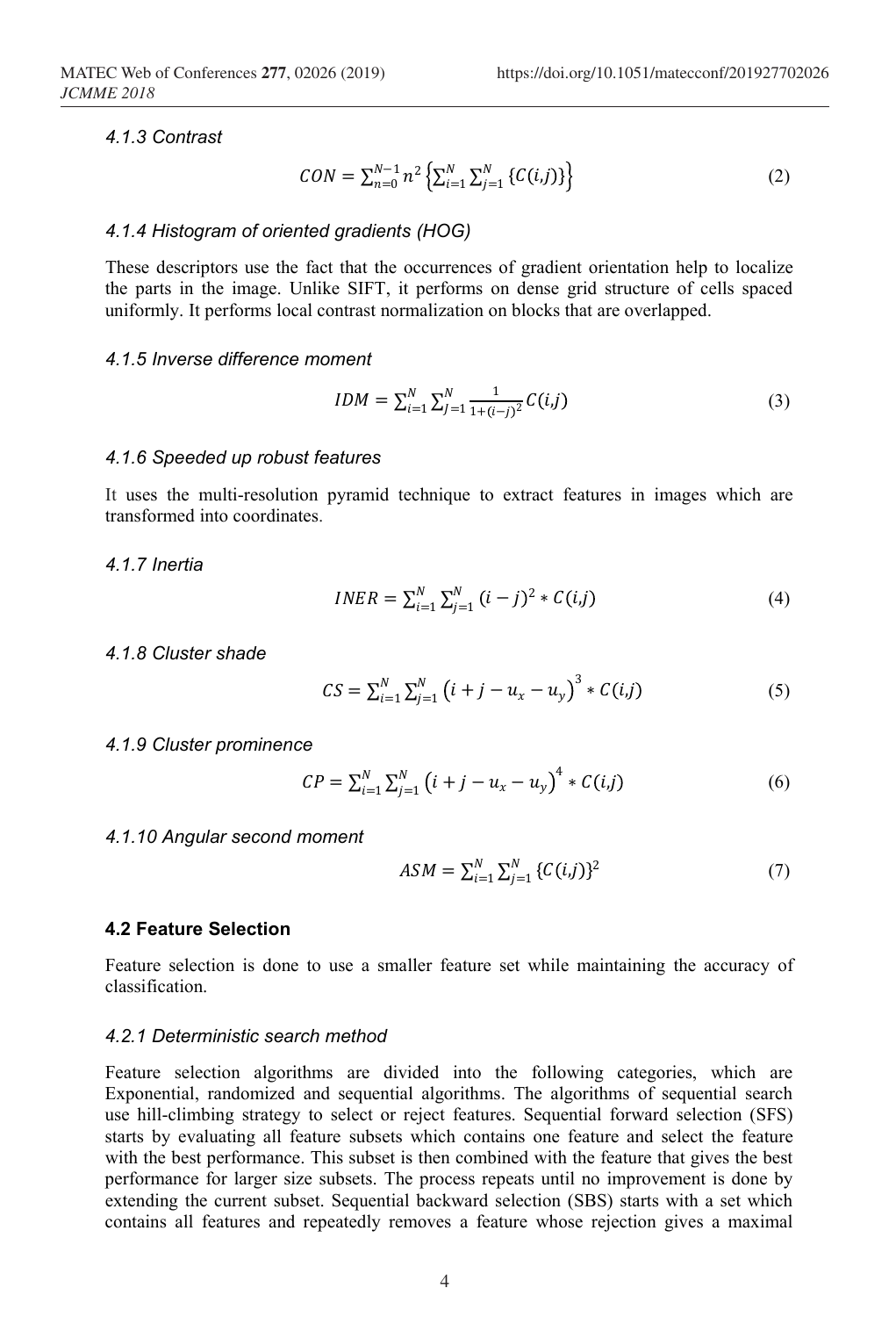improvement in performance. Both these methods are suboptimal methods that create nesting of features in a straight forward manner. Due to these previous additions and removal of features cannot be corrected. To overcome this problem, these algorithms are modified and are termed as floating sequential algorithms. Sequential floating forward selection (SFFS) works by applying backward steps after each forward step until the corresponding subsets are better than previous ones.

#### *4.2.2 Genetic algorithm approach*

In order to select the best set of features, a genetic algorithm which is based on global search method is used. Based on Darwin principle, the algorithm states that the initial population of individuals have a high probability of survival. Here each feature subset is encoded in form of a binary string which is called a chromosome. Each bit is associated with a feature in the binary vector. If the  $i<sup>th</sup>$  bit of this vector is 1 then it means that  $i<sup>th</sup>$ feature is allowed to participate in classification. In case the bit is a 0, then the feature is not selected. The fitness value is assigned based on classification performance. Here genetic approach has been used to select the best features by tournament approach. Diagnostic accuracy, sensitivity, and specificity measure are considered for evaluation. Also, the number of features that are not selected (zeros in a chromosome) with a coefficient is added. Fitness function:

 $fitness = Accuracy + Sensitivity + Specificity + 0.05 * Number$  (8)

In order to maintain diversity in solution, replacement technique is used and the whole population is replaced with the new generation. Parents having a high selection rate are selected. For simplicity, single point crossover is adopted here. The feature subset among all the generations with the highest classification rate is regarded as the optimum.

#### *4.2.3 Classification*

The proposed approach improves the usefulness of machine learning techniques that are used for classification. The main objective as a whole, is to improve the accuracy of classification and reduce the size of feature subsets using a genetic algorithm approach. To save time, the population size and the number of generations used by genetic algorithm are relatively small. To achieve better results, it is possible to allow more iterations or larger population size. SVM and Twin SVM [20] used as classifiers. SVM is a non-probabilistic supervised learning method which develops a model which assigns a class label based on patterns.

Twin SVM is a binary SVM classifier that solves two related SVM type problems and obtains two non-parallel planes. Both problems are smaller than in a standard SVM. The Twin SVM classifier is obtained by solving a pair of quadratic programming problems. For each class, it finds two hyperplanes and then classifies point. The first term in the objective function is the sum of squared distances from the hyperplane to points of one class. Therefore, minimizing it tends to keep the hyperplane close to points of one class. The second term of the objective function minimizes the sum of error variables. In short, Twin SVMs consists of a pair of quadratic programming problems. In each QPP, the objective function corresponds to a particular class and the constraints are determined by patterns of the other class. Twin SVM classify approximately four times faster than the usual SVM.

# **5 Results and discussion**

The results are evaluated and determined for its accuracy, robustness, and computational complexity with respect to the proposed approach. For evaluation purposes, two datasets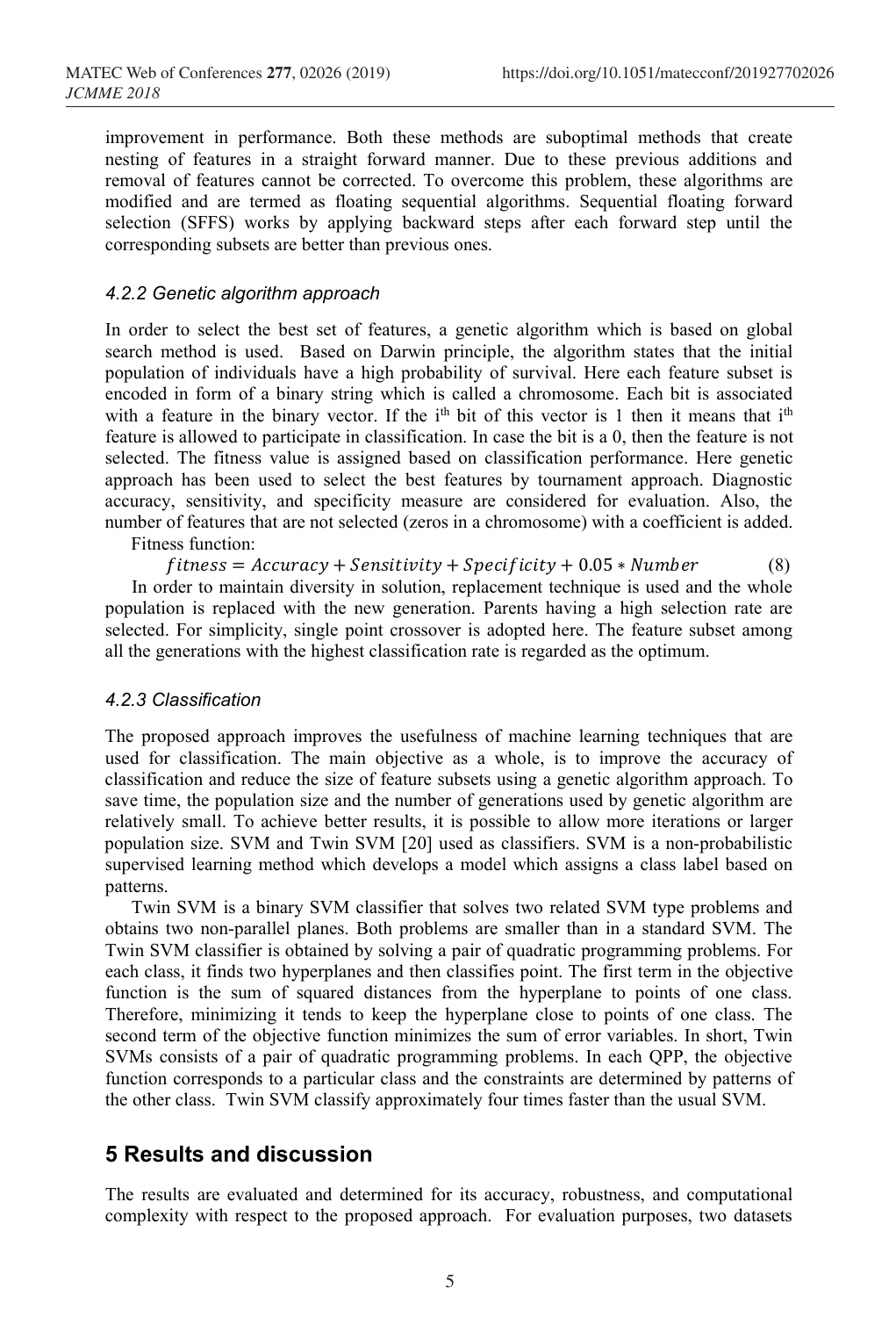are selected. One of them is the most commonly available dataset for splicing detection which is Columbia Image Splicing Detection [20]. It consists of 933 authentic and 912 spliced images with a size of  $128 \times 128$  pixels. The second dataset named MICC – F220 [21] of 220 images is used, 110 images of which are forged images and 110 are originals. The image resolution range varies from 722 x 480 to 800 x 600 pixels. The dataset depicts alterations such as translation, rotation, scaling (symmetric/asymmetric) and/or a combination of these while copying and pasting. The database images are divided into subgroups for implementation issues.

### **5.1 Performance measures**

Performance of an algorithm can be measured in terms of accuracy, sensitivity, and specificity as given in equation 8,9,10. Some of the few terms used in the calculation are:

- TN (True negative): Authentic image is detected as authentic only
- FN (False negative): Forged image is detected as authentic
- TP (True positive): Forged image detected
- FP (False positive): Authentic image is detected as forged

$$
Accuracy: \frac{TP+TN}{TP+TN+FP+FN} \tag{8}
$$

Sensitivity: 
$$
\frac{TP}{TP+FN}
$$
 (9)

$$
Specificity: \frac{TN}{TN+FP} \tag{10}
$$

### *5.1.1 Performance measure on MICC-F220 [21] dataset*

Given below some of the result in terms of Accuracy, Sensitivity, and Specificity as mentioned above on MICC-F220 dataset. table 1 and table 2 shows the difference between SVM, and Twin SVM classifier in terms of performance measure. The best chromosomes selected by the genetic algorithm based on the features extracted from the images is given on table 3.

| Image      | Accuracy | <b>Sensitivity</b> | <b>Specificity</b> | Average |
|------------|----------|--------------------|--------------------|---------|
| Tampered 1 | 93.33    | 100                | 85.71              | 93.01   |
| Tampered 2 | 92.84    | 100                | 85.03              | 92.62   |
| Tampered 3 | 93.33    | 100                | 85.71              | 93.01   |
| Tampered 4 | 92.56    | 100                | 86.20              | 92.92   |

**Table 1.** Performance parameters on MICC-F220 using SVM as classifier.

**Table 2.** Performance parameters on MICC-F220 using Twin SVM as a classifier.

| Image      | Accuracy | <b>Sensitivity</b> | <b>Specificity</b> | Average |
|------------|----------|--------------------|--------------------|---------|
| Tampered 1 | 93.33    | 100                | 85.71              | 93.01   |
| Tampered 2 | 92.84    | 100                | 85.03              | 92.62   |
| Tampered 3 | 93.33    | 100                | 85.71              | 93.01   |
| Tampered 4 | 92.56    | 100                | 86.20              | 92.92   |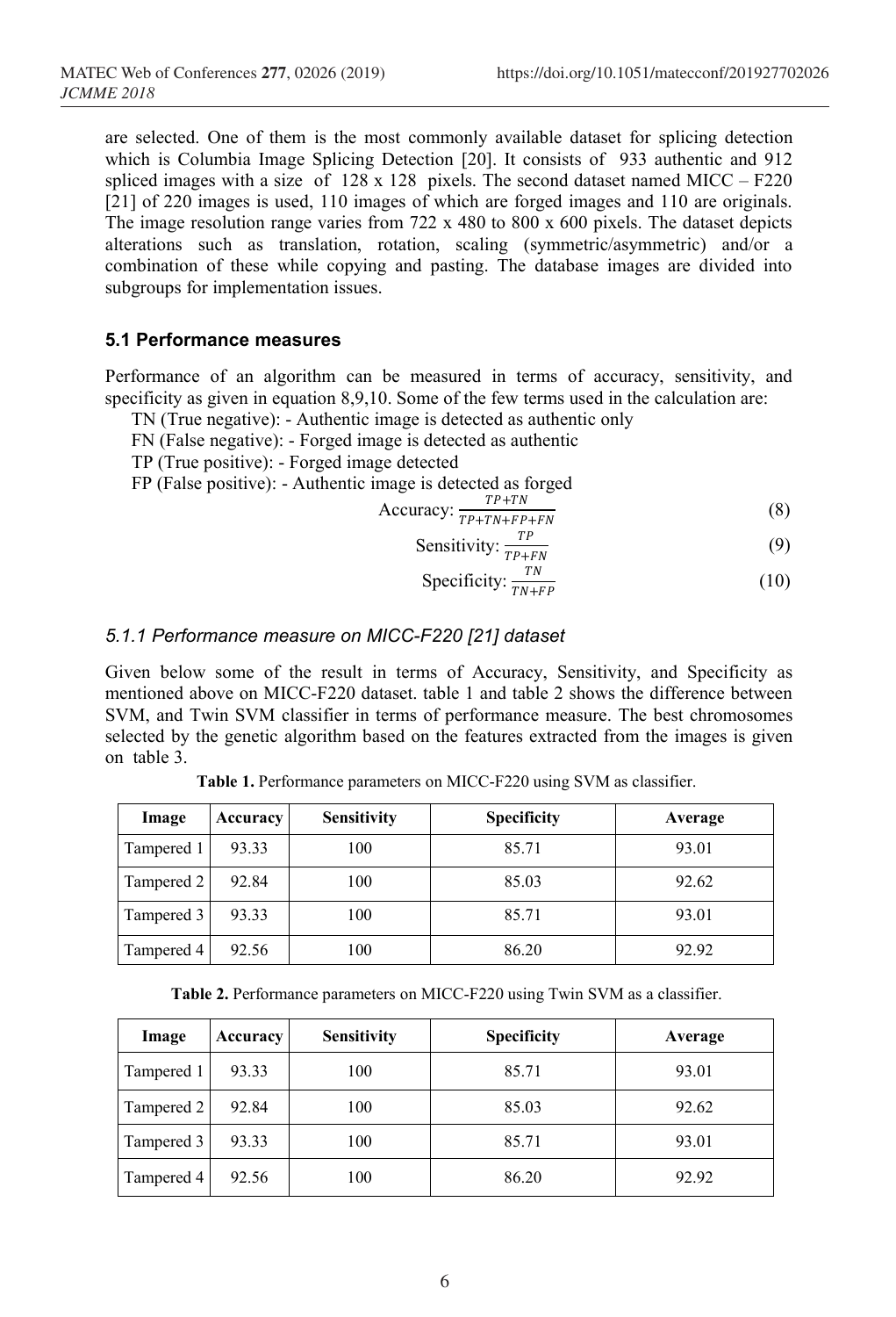| Accuracy | Image name           |  |
|----------|----------------------|--|
| 93.33    | HOG, LBP, CON        |  |
| 93.33    | HOG, CON, IDM        |  |
| 92.45    | LBP, SURF, CON       |  |
| 93.33    | LBP, CS, INER        |  |
| 92.48    | SURF, ENT, CS        |  |
| 93.02    | HOG,LBP,CON,CS       |  |
| 92.65    | HOG,LBP,CON,CP       |  |
| 91.87    | HOG, SURF, INER, LBP |  |
| 93.01    | IDM, SURF, CS, ENT   |  |
| 91.67    | IDM.ENT,LBP,CON      |  |

**Table 3.** Best chromosomes selected by Genetic Algorithm for MICC-F220

# *5.1.2 Performance measure on Columbia Dataset*

Similar to MICC-F220 given below table 4, table 5 and table 6 gives a comparative comparison on Columbia dataset.

**Table 4.** Performance parameters on Columbia dataset using SVM as classifier.

| Image      | Accuracy | <b>Sensitivity</b> | <b>Specificity</b> | Average |
|------------|----------|--------------------|--------------------|---------|
| Tampered 1 | 88.63    | 86.90              | 90.52              | 88.68   |
| Tampered 2 | 88.63    | 86.95              | 90.47              | 88.68   |
| Tampered 3 | 88.67    | 87.45              | 88.34              | 88.15   |
| Tampered 4 | 88.67    | 87.56              | 88.45              | 88.22   |

**Table 5.** Performance parameters on Columbia dataset using Twin SVM as classifier.

| Image       | Accuracy | <b>Sensitivity</b> | <b>Specificity</b> | Average |
|-------------|----------|--------------------|--------------------|---------|
| Tampered 1  | 88.63    | 86.95              | 90.47              | 88.68   |
| Tampered 3  | 86.57    | 89.47              | 88.65              | 88.36   |
| Tampered 5  | 86.10    | 85.76              | 89.56              | 87.14   |
| Tampered 11 | 88.63    | 86.95              | 90.47              | 88.68   |

**Table 6.** Best chromosomes selected by Genetic Algorithm in 10 iterations for Columbia dataset.

| Accuracy | Image name             |  |
|----------|------------------------|--|
| 88.65    | HOG, INER, CON         |  |
| 88.67    | LBP, HOG, CS           |  |
| 89.56    | <b>HOG.INER.LBP</b>    |  |
| 85.64    | HOG, CS, CON           |  |
| 86.78    | <b>SURF, INER, CON</b> |  |
| 88.97    | SURF, INER, CON, ENT   |  |
| 86.45    | LBP, IDM, CON, HOG     |  |
| 85.64    | LBP, SURF, CON, CS     |  |
| 85.78    | HOG,LBP,CON,CS         |  |
| 86.76    | ENT, SURF, IDM, CS     |  |

### *5.1.3 Comparative study*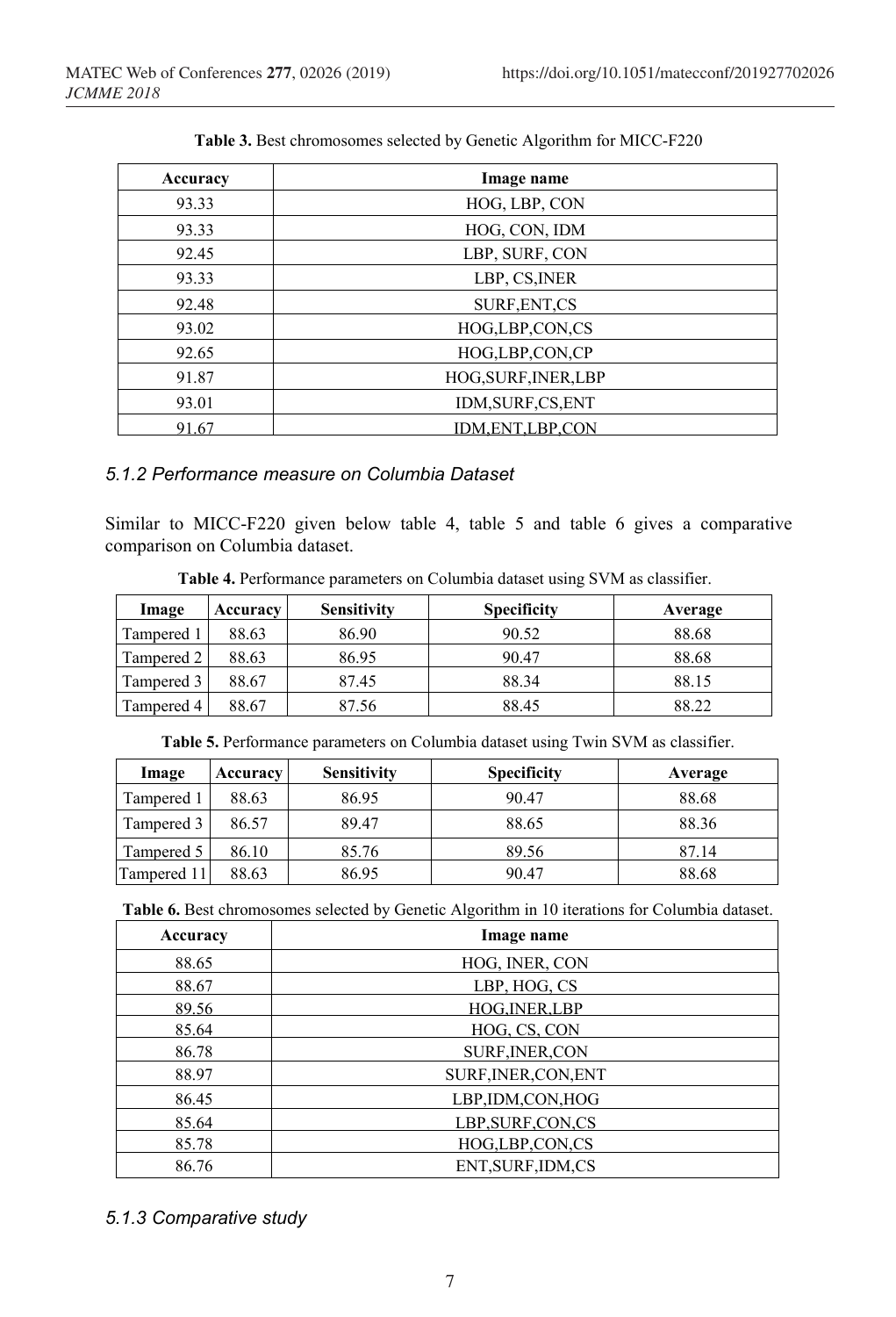The same set of feature set belonging to MICC F220 and Columbia dataset when applied to classical feature selection algorithms like Sequential floating forward selection (SFFS), sequential backward selection (SBS), sequential forward selection (SFS), and like methods gave the following feature subset with the accuracy as shown below in table 7 and table 8:

**Table 7.** Performance parameters of sequential feature selection algorithms on MICC F220 dataset using SVM as a classifier.

| Feature selection algorithm | Feature set algorithm | Accuracy |
|-----------------------------|-----------------------|----------|
| <b>SFS</b>                  | HOG, INER, CS, LBP    | 93.33    |
| SBS                         | HOG, INER , SURF, CS  | 93.33    |
| <b>SFFS</b>                 | HOG, INER, LBP, CS    | 93.33    |

**Table 8.** Performance parameters of sequential feature selection algorithms on Columbia dataset using SVM as a classifier.

| Feature selection algorithm | Feature set algorithm | Accuracy |
|-----------------------------|-----------------------|----------|
| <b>SFS</b>                  | HOG, CON, LBP, INER   | 88.63    |
| <b>SBS</b>                  | LBP, IDM, CS, SURF    | 88.63    |
| <b>SFFS</b>                 | LBP,CON,CS,HOG        | 88.63    |

The execution time of the algorithm using SVM and Twin SVM as classifier can be compared with the following graph as given in figure 2.



**Fig. 2.** The execution time of Twin SVM and SVM classifier.

# **6 Conclusion**

This paper describes a technique to detect alteration in images with competing for accuracy and significantly low computational complexity and robust to various kinds of manipulations such as compression, rotation, scaling, etc. as can be seen from the database selection. As we know that different features of an image are used to detect different types of forgery accurately and efficiently. So a system is designed to collect the best of all features and classify them to detect forgery. To achieve this, set of ten features are selected and from them, the best of features are selected using genetic feature selection algorithm, which can further reduce the feature dimensions to get more optimal results. The reduced feature set is passed to SVM and Twin SVM for classification to get the final class results and the performance parameters are accuracy, sensitivity, and specificity. We obtain comparative results with a significant low computational complexity

# **References**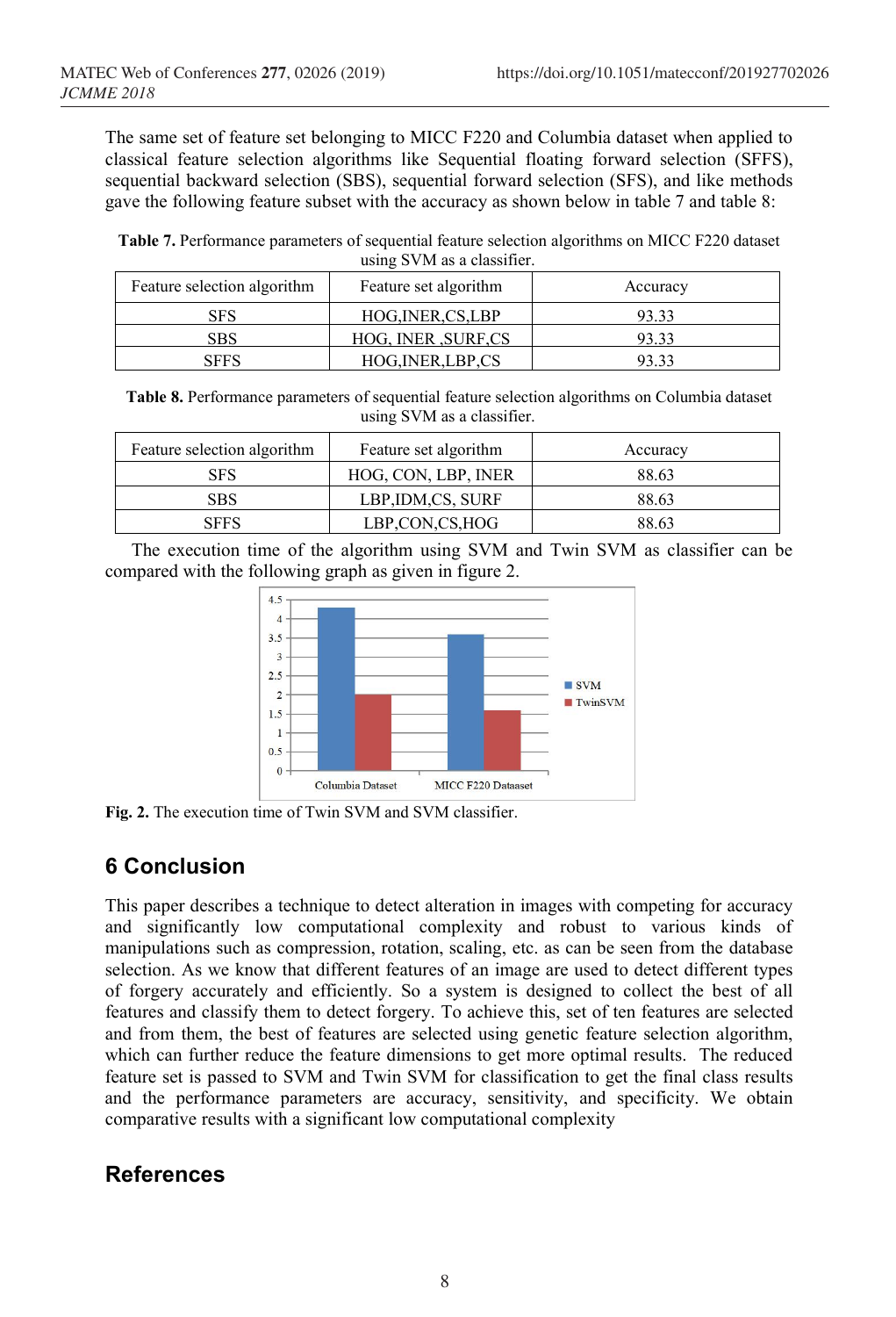- 1. C Rey and J-L Dugelay, "A survey of watermarking algorithms for image authentication.," *EURASIP Journal on Applied Signal Processing*, pp. 613-621, 2002.
- 2. V M Potdar, S Han, and E Chang, "A survey of digital image watermarking," in *3rd IEEE International Conference on Industrial Informatics*, Perth,WesternAustralia, 2005, pp. 709-716.
- 3. Granty Regina Elwin J, Aditya T S, and Madhu Shankar S, "Survey on Passive Methods of Image Tampering Detection," in *Proceedings of the International Conference on Communication and Computational Intelligence*, 2010, pp. 431-436.
- 4. B Mahdian and S Saic, "A bibliography on blind methods for identifying image forgery," in *Signal Processing:Image Communication*, 2010, pp. 389-399.
- 5. M Ali Qureshi and M Deriche, "A Review on Copy Move Image Forgery Detection Techniques," in *IEEE*, 2014.
- 6. T T Ng and S F Chang, "Blind Detection of Digital Photomontage using Higher," ColumbiaUniversity, 2004.
- 7. T T Ng and S F Chang, "A model for image splicing," in *IEEE International Conference on Image Processing*, Singapore, 2004, pp. 1169–1172.
- 8. D Fu, Y Q Shi, and W Su, "Detection of image splicing based on Hilbert–Huang transform and moments of characteristic functions with wavelet decomposition," *Lecture Notes in Computer*, vol. 4283, pp. 177–187, 2006.
- 9. Y F Hsu and F S Chang, "Detecting image splicing using geometry invariants and camera characteristics consistency," in *IEEE ICME*, Toronto,Canada, 2006, pp. 549– 552.
- 10. F Y Hsu and S F Chang, "Image splicing detection using camera response function consistency and automatic segmentation," in *IEEE ICME*, Beijing, China, 2007, pp. 28–31.
- 11. Q Zheng, W Sun, and W Lu, "Digital spliced image forensics based on edge blur measurement," in *IEEE International Conference on Information Theory and Information Security*, Beijing,China, 2010, pp. 399–402.
- 12. Y Sutcu, B Coskun, H T Sencar, and N Memon, "Tamper detection based on regularity of wavelet transform coefficients," in *IEEE International Conference on Image Processing*, SanAntonio,TX,USA, 2007, pp. 397–400.
- 13. Z Lin, J He, X Tang, and C K Tang, "Fast automatic and fine-grained tampered JPEG image detection via DCT coefficient analysis," in *PatternRecognition*, 2009, pp. 2492– 2501.
- 14. J Dong, W Wang, T Tan, and YQ Shi, "Run-length and edge statistics based approach for image splicing detection," *Lecture Notes in Computer Science*, pp. 76–87, 2009.
- 15. Z He, W Sun, W Lu, and H Lu, "Digital image splicing detection based on approximate run length," in *Pattern Recognition Letters*, 2011, pp. 1591–1597.
- 16. W Chen, Y Q Sh, and W Su, "Image splicing detection using 2-D phase congruency and statistical moments of characteristic function," in *Imaging Security, Steganography,andWatermarking of Multimedia Contents*, 2007.
- 17. Ng and S F Chang, "A DataSet of Authentic and Spliced Image Blocks," Columbia University, Technical Report 2004.
- 18. Y Q Shi, C Chen, and W Chen, "A natural image model approach to splicing detection," in *MM & Sec*, Dallas,TX,USA, 2007, pp. 51–62.
- 19. S. Prasad and B. Ramkumar, "Passive copy-move forgery detection using SIFT, HOG and SURF features," 2016 *IEEE International Conference on Recent Trends in*